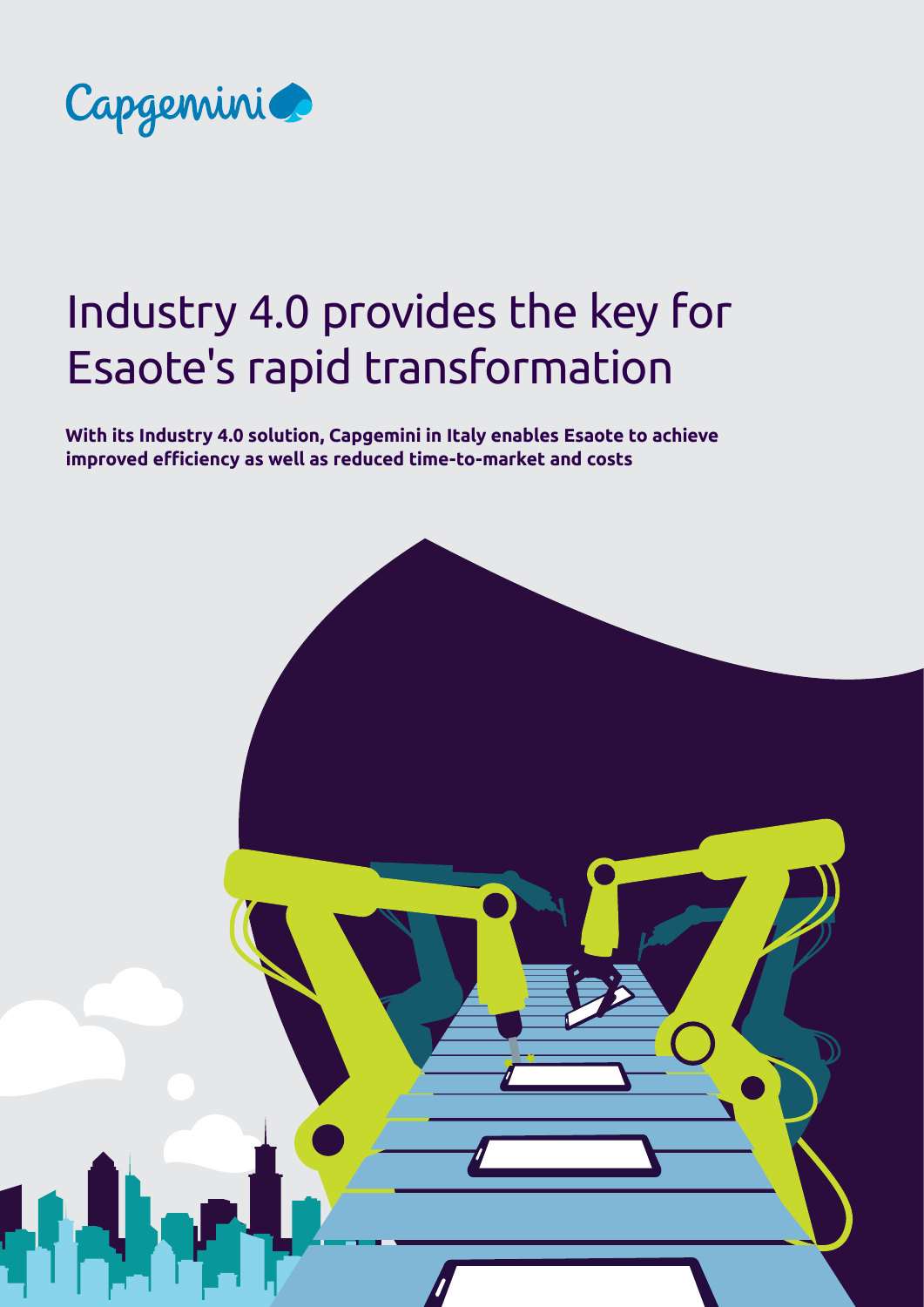#### **Overview**

• Client:

Esaote

- Sector: Medical Devices, Diagnostic Imaging
- Need/Challenge:

Undertaking a Digital Manufacturing path with an Industry 4.0 approach, implementing a solution that offers greater harmonization, efficacy, and efficiency in the production process.

• Solution:

SAP Manufacturing Execution (ME) on HANA, SAP Manufacturing Integration and Intelligence (MII), and SAP ERP.

- Benefits:
	- Harmonization and simplification of the IT architecture through the reorganization of tools supporting processes
	- Solution scalability
	- Total integration of production processes within the comprehensive supply chain: suppliers, customers, and post-sales services
	- Real-time, touchless integration of tools and equipment in the production line and the system itself
	- Real-time reporting through capillary information distribution supporting KPIs and analytics
	- Decreased production lead time and efficiency growth (10-15%)
	- Quality defects and quality costs reduction (10%)
	- Scrap and rework costs reduction (10%)
	- Device History Record Digitalization, in compliance with FDA requirements
	- Reduction of unplanned halts to factory production
	- Better user experience through a new, ergonomic interface and visual mounting instructions availability.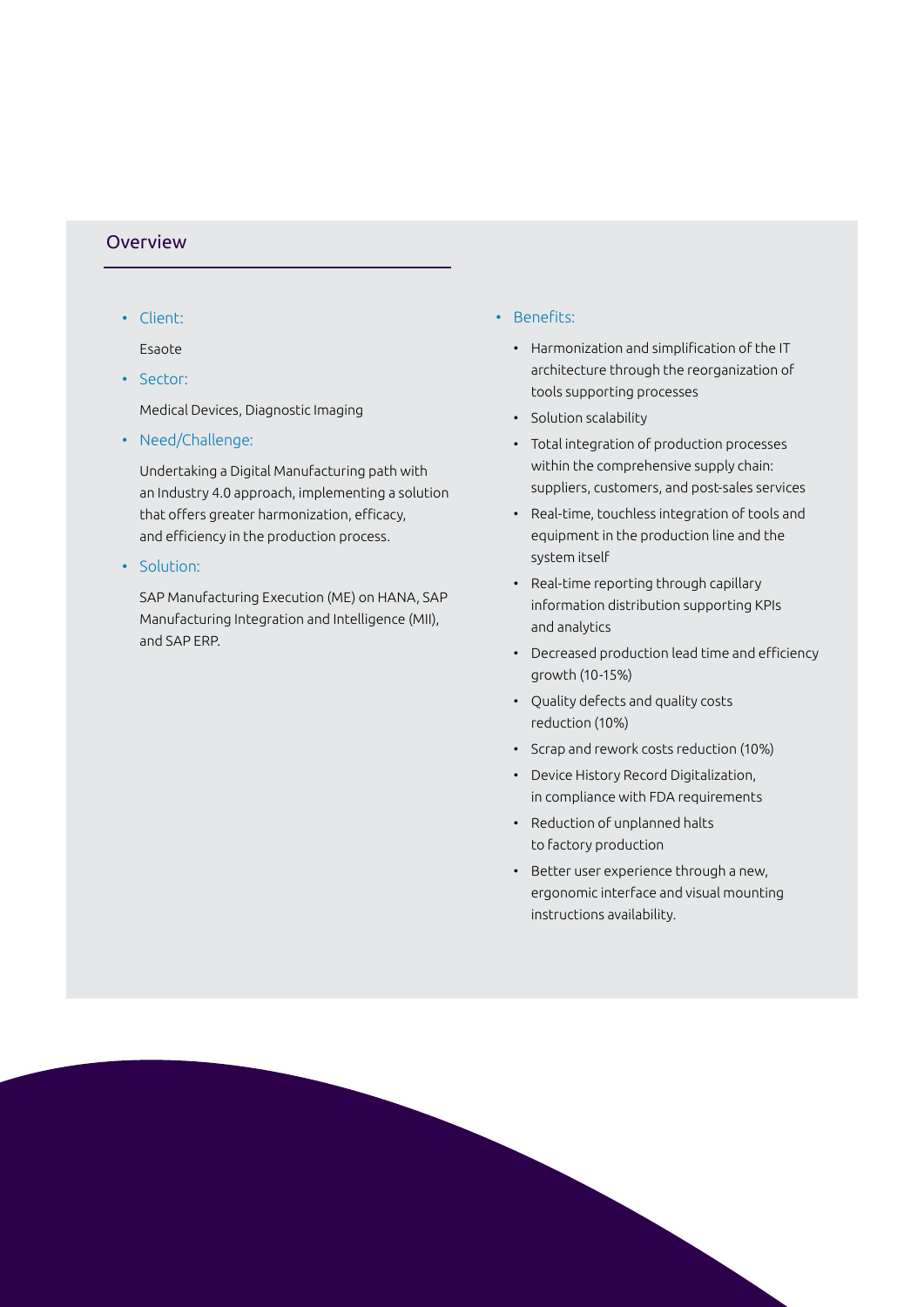*"Esaote aimed at creating efficiency by adopting a unique and integrated way to manage its business processes: One Company with One Way-Of-Working.* 

*With this in mind, Esaote chose the SAP ME solution, which, given the positive results achieved in the first year of introduction, has been well developed. We are now able to plan and monitor the production of our probes in a timely manner while reducing the work-in-progress and scrap costs.* 

*This system is fully integrated with other business processes in order to enable a constant evaluation of the operating performances."*

Karl-Heinz Lumpi, Chief Executive Officer at Esaote

#### The client

Esaote is one of the world's leading manufacturers of medical diagnostic systems and is recognized internationally as a world leader in extremity MRI. The Esaote Group is also one of the main providers for healthcare informatics.

Since 1980, Esaote has focused its efforts on diagnostic imaging to explore all the perspectives in a defined field of action. This has enabled the organization to gain credibility in the scientific environment and convey results in a highly competitive market.

Ranked among the top ten groups engaged worldwide in the field of diagnostic imaging, today Esaote is expanding its areas of expertise from diagnosis and prevention to treatment and follow-up, a move that is strengthening its position in the interventional sector. As the first company to have developed innovative techniques such as dedicated MRI and fusion imaging, Esaote is devoted to maintaining the technological lead

necessary to be competitive in an increasingly challenging environment.

#### Needs

As a company that has always been at the forefront of biomedical systems innovation, Esaote mandated Capgemini in Italy to undertake a digital transformation journey to enable the company to gain all the benefits of a Smart Factory model and then transfer them to its stakeholders.

Esaote needed production processes harmonization in its manufacturing plants and optimized production efficiency and efficacy to reduce its costs through leaner cycles and decrease production defects, resulting in a reduction of scrap and rework costs. Interventions were also required to correct plant maintenance strategies and to improve overall component traceability.

These issues affected the business in the form of lower margins for internally produced goods and high reworking rates. In addition, Esaote suffered from inconsistencies in the production time of the same product in different plants, the skill mapping and training time of its users, and delays caused by the lack of maintenance activities planning and difficulties in finding after-sales assistance information.

#### The solution

In 2015, Esaote chose Capgemini in Italy as its partner to undertake an organizational reconstruction through SAP solutions based on the "Lifescience Path" vertical approach. The opportunity to benefit from consolidated processes, designed in accordance with the sector's best practices, has enabled the full implementation of the SAP ERP solution in less than 10 months.

Since the initial project launch, Capgemini in Italy has gained Esaote's trust as the partner in charge of its transformation, including investing in Digital Manufacturing innovation and optimization of sales and aftersales services. This was accomplished with the integration of new solutions in logistics and operations while also developing a global template and rollout methodology for the distribution of a more efficient solution across Europe and around the world.

Esaote has acknowledged Capgemini's consolidated experience as a global partner, its deep knowledge of the medical device industry, and ability to manage long-term digitalization processes meant to implement new business paradigms in a Digital Manufacturing framework.

Gerardo Ciccone, Head of Manufacturing & Life Science at Capgemini in Italy, has declared,

*"This project demonstrates our ability to address our client's goals by transforming enabling technologies into new architectural solutions that balance themselves with existing systems in an efficient way. Indeed, the company–as an innovation leader in biomedical systems–needs to keep up with changing times and has to be a technological leader.*

*Thanks to our deep healthcare industry knowledge, we have enabled Esaote to make their production processes more efficient by reducing time-to-market and optimizing the value chain. With our consultancy capability, we support the company both by providing it with access to benefits coming from an Industry 4.0 approach and by transferring those benefits to its stakeholders."*

The methodology involved the early direct involvement of Esaote's plant managers, who attended a "teach us how to fish" training project at Capgemini in Italy. The key of this methodology is to maximize the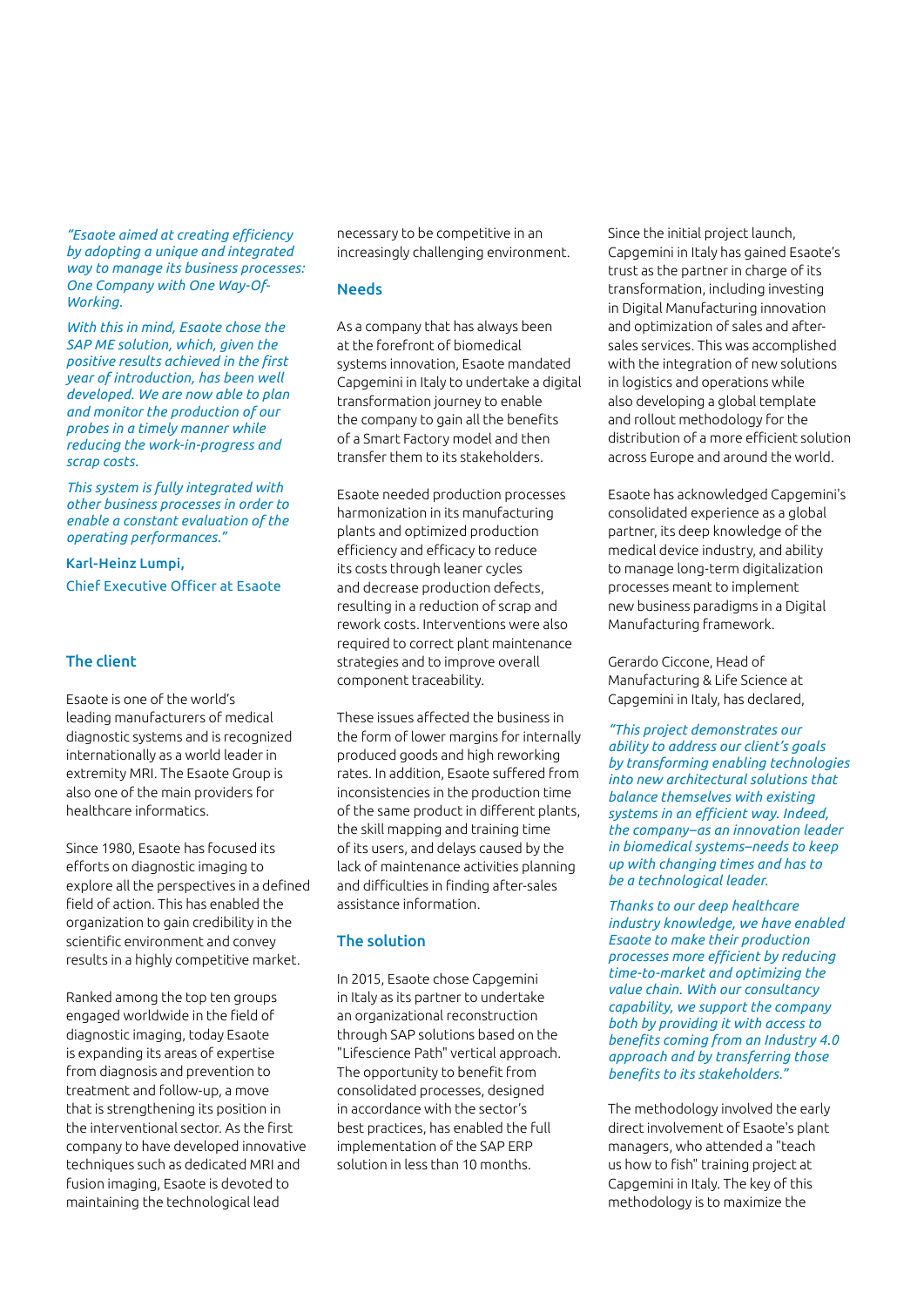synergy between the tools' potential and the digital use cases developed by Capgemini. In addition, the project created a deep understanding of customer processes. This was an extremely collaborative approach that has enabled both organizations to identify the system's best process solutions.

The success of the initiatives created the basis for the vertical and horizontal scalability of the solution; Capgemini will work hand in hand with Esaote over the next few years in order to support the S&OP planning redesign, as well as the CRM and SAP upgrade to the S/4HANA solution.

#### Industry 4.0 and the future of manufacturing

Thanks to the solution implemented by Capgemini in Italy, Esaote has started an overall organizational rearrangement that has enabled the company to undertake a journey towards Industry 4.0 within a Digital Manufacturing framework.

SAP ME and MII solutions enable greater visibility of processed data, thanks to KPIs and analytics that monitor performance in real time, and the digital management of the Device History Record, which supports both internal and external visibility. This was made possible by integrating the new Microsoft Field Service for after-sales services management, which covers assembled components, operations, and production.

The solution empowered Esaote to manage and monitor the performance of the Overall Equipment Effectiveness Index (OEE), which in turn controls the plants' maintenance status.

*"Thanks to the SAP ME solution, defined and put into operation in collaboration with Capgemini and integrated with Esaote's other systems–* *such as PLM and ERP–we achieved a constantly controlled, performing, and abundant IT architecture in order to ensure service continuity to all users,"* 

#### said Mauro Roncari, Group Chief Information Officer at Esaote.

*"Furthermore, thanks to the SAP solution's reliability in its new HANA version, we are now able to manage the system and provide enterprise functions with a constant level of software updates and timely support for new business needs. This important step in our IT architecture's modernization process–a pillar for our company– provides a sturdy and reliable basis to manage our business globally."* 

It is a system of real-time interconnection between the tools and equipment in the production line and the system itself, in which monitoring and management is done digitally, removing the compulsory physical interaction between man and machine. Thanks to this interconnection, the operator is able to collect and analyze data, store measurements, and be supported by the automatic management of non-compliance issues. In addition, this interconnection makes it possible to maintain the integration of both normal and maintenance operation progress.

#### Enhancing production with digital manufacturing

Data availability will allow the development of predictive algorithms that, with the support of machine learning, enhance maintenance of plants integrated with SAP. This ensures that Esaote will obtain better MRP planning and can schedule maintenance of the supply chain before machinery breakdowns can affect clients.

Thanks to real-time integration with machines and the speed of data processing, the quality control framework of the new Esaote system enables the organization to capture diagnostic images and compare them with target scans, which can verify the correct set up of the probes. The system is able to maintain full and integrated 360-degree traceability, archiving operations, a composition list, and quality results for each probe, a process that is performed both internally and by component suppliers. All of this data, once archived within the so-called "electronics device history record," remains available for after-sale services maintenance.

The new Esaote infrastructure is characterized by a fully integrated reporting system that works in realtime and is able to collect information coming from both systems and ERP in order to deliver economic value in line with process KPIs.

The solution is also highly scalable, as it defines processes that enable the production management necessary for mapping machines, workstations, skills, operations lines, and sequences that need to be performed.

Enabling these processes on the production line provides reinforcement; skills are defined within the processes and then mapped by the operators. The processes are therefore verified–in terms of skills–by the operators and they are all reinforced.